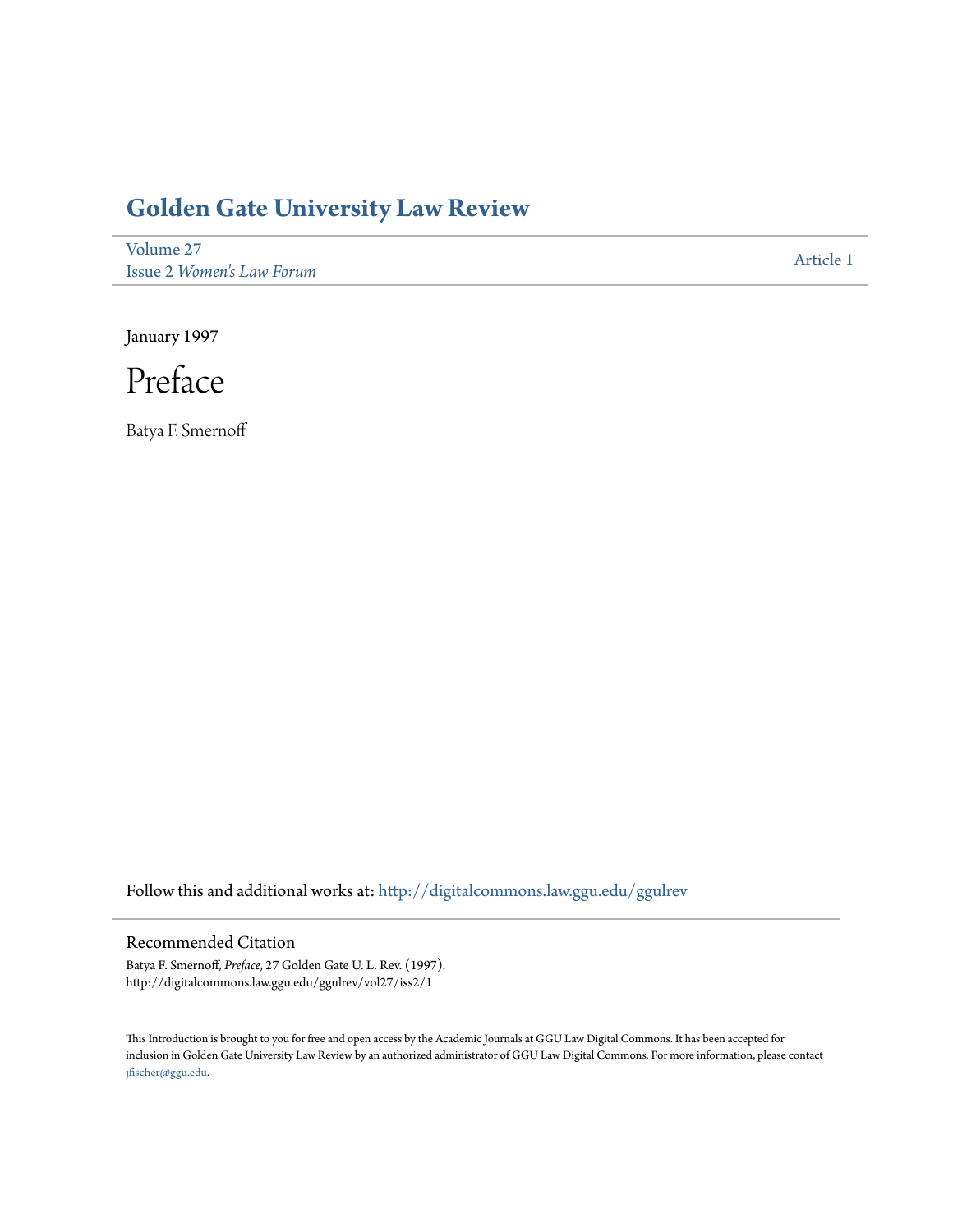## **PREFACE**

Neither complacency nor apathy playa role in this journal. Rather, intense criticism and meaningful reform set the tone for Volume 27 of Golden Gate University Women's Law Forum. Though the topics in this journal vary, each writer advocates changes in the law that surpass mere technical fine points and shades of legal definitions. These writers challenge the core problem for working women, working mothers, battered women, and adoptive families: systemic intolerance which is manifested in the lack of legal recognition for people who fall outside of antiquated normative assumptions.

One writer exposes a loophole at the intersection of the Family and Medical Leave Act, Title VII, and the Pregnancy Discrimination Act through which employers may avoid liability for firing a woman when she exercises her right to take maternity leave. The writer recommends a mandatory time period for which a woman is guaranteed her position at the end of her leave. This requirement would more adequately protect women by raising the burden for employers who assert the position-elimination defense to a Title VII claim. Another writer critiques the Michigan Supreme Court's decision to adopt a Reasonable Person Standard for assessing whether certain conduct constitutes sexual harassment in employment settings. This writer criticizes the court's decision as contrary to the trend in many states to adopt a Reasonable Woman Standard as the objective test for determining whether a person's behavior amounts to harassment.

In her survey of the adoption screening process, another writer argues that most screening factors which do not relate to parenting ability or the parent-child relationship, are arbitrary and discriminatory. When agencies attempt to artificially construct what *looks*  like a real family, they not only fail to create the best family, but also invariably delay or prevent most adoptions to the detriment of the children whom the system is purportedly intended to protect. Finally, a student from the University of Oregon contributes a survey of the law regarding a hearsay exception to allow testimony of a battered woman's statements made during her life about incidents of abuse by the batterer who is on trial as the woman's murderer.

These writers' hard work, thoughtfulness, and passion honor all women, children, and parents who have been denied justice by the current legal system. Discussing issues in everyday life, though key to garnering strength for any social movement, is not